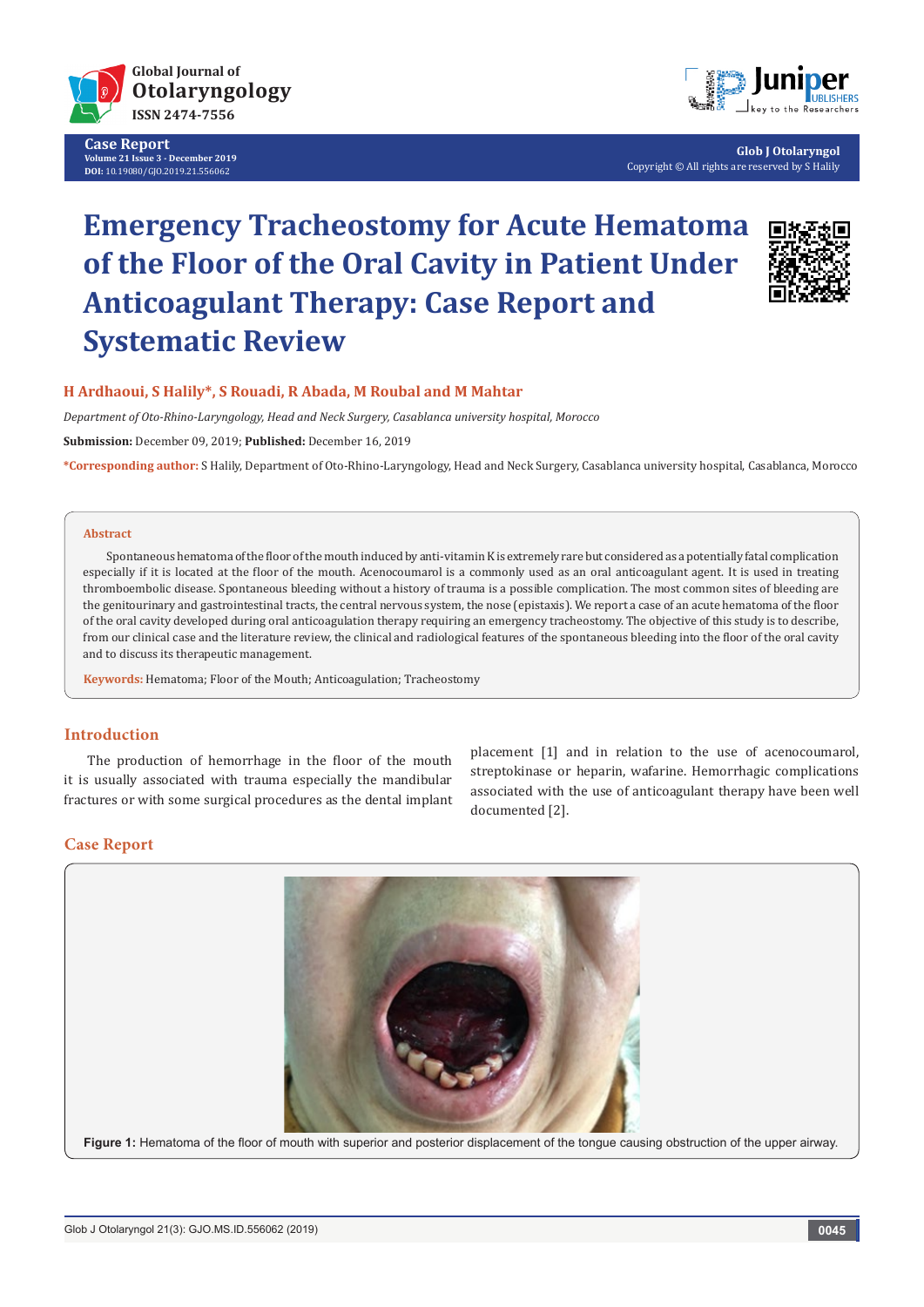A 70-year-old woman presented to the emergency department with respiratory distress caused by an extensive spontaneous bleeding into the floor of the oral cavity (Figure 1). The patient was on anticoagulant therapy with acenocoumarol for atrial fibrillation. Given the impossibility to perform an intubation, an emergency tracheostomy was performed under local anesthesia.

Computed tomography (CT) scan showed an uncollected and poorly limited hematoma of the floor of the mouth fusing between the supra hyoid muscles (Figure 2). The rate of prothrombin was 31% and the International Normalized Ratio (INR) was 4. The anticoagulant therapy was stopped then the patient received injections of vitamin K associated with infusion of fresh frozen plasma in the intensive care unit. After normalization of the hemostasis blood tests, the acenocoumarol was reintroduced progressively without complications. The patient was successfully extubated after one week (Figure 3).





## **Discussion**

Oral anticoagulants are very commonly prescribed. Their function is to depress activity of coagulation factors like thrombin, prothrombin, and factors VII, IX, and X [3,4]. Several pathologies require an adequate anticoagulation. Hemorrhage secondary to

anticoagulant therapy is rare. The most common the locations for bleeding are genitourinary, gastrointestinal, cutaneous, and intracranial [5]. Hematoma of the floor of the mouth is rare even though retropharyngeal, laryngeal bleeding have been caused by anticoagulant [6].

**How to cite this article:** H Ardhaoui, S Halily, S Rouadi, R Abada, M Roubal, M Mahtar. Emergency Tracheostomy for Acute Hematoma of the Floor of the Oral Cavity in Patient Under Anticoagulant Therapy: Case Report and Systematic Review. Glob J Oto, 2019; 21(3): 556062. DOI: [10.19080/GJO.2019.21.55606](http://dx.doi.org/10.19080/GJO.2019.21.556062)2